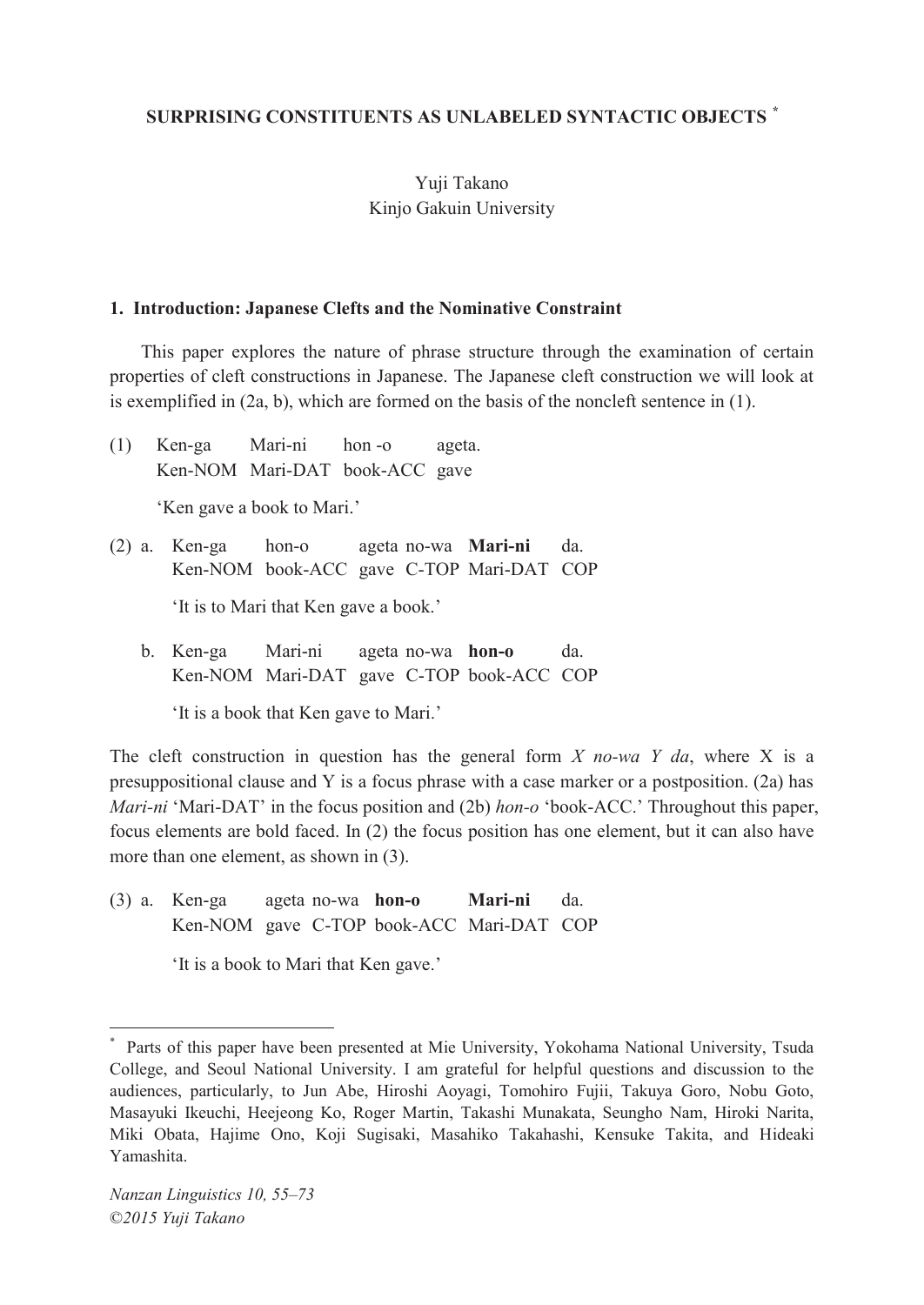- b. Ken-ga ageta no-wa **Mari-ni hon-o** da. Ken-NOM gave C-TOP Mari-DAT book-ACC COP 'It is to Mari a book that Ken gave.'
- c. Ageta no-wa **Ken-ga Mari-ni hon-o** da. gave C-TOP Ken-NOM Mari-DAT book-ACC COP 'It is Ken a book to Mari that gave.'

This freedom of having multiple elements in the focus position of the cleft is rather surprising from the perspective of languages like English where cleft sentences usually can have only one constituent. This is why I (Takano 2002) called multiple focus elements like those in (3) surprising constituents.

 In spite of the fact that various elements can appear in the focus position of the Japanese clefts, there is one mysterious restriction noted in the literature. Consider (4).

(4) \*Mari-ni hon-o ageta no-wa **Ken-ga** da. Mari-DAT book-ACC gave C-TOP Ken-NOM COP

'It is Ken that gave a book to Mari.'

 $\overline{a}$ 

The cleft sentence in (4) has a nominative phrase in the focus position. Cleft sentences like (4), in contrast to those like (2) and (3), are judged by many Japanese speakers to be degraded. In this paper, I refer to this phenomenon as the *nominative constraint*.<sup>1</sup>

 In what follows, I will explore the nature of the nominative constraint from the perspective of surprising constituents. By doing this, I will eventually make a new claim about surprising constituents in the context of a theory of phrase structure proposed by Chomsky (2013). In section 2, I will show that surprising constituents constitute a puzzling exception to the nominative constraint in that they have the effect of saving the cleft sentence from violating the nominative constraint. In section 3, I will propose an analysis that attributes the nominative constraint to a problem with labeling in the sense of Chomsky (2013). In section 4, I will extend this analysis to surprising constituents and claim that surprising constituents save the cleft sentence from violating the nominative constraint because they have no labels. I will argue that this result provides an argument for Chomsky's (2013) theory of phrase structure over earlier theories. In section 5, I will touch on the question how surprising constituents analyzed this way are formed. Section 5 concludes the

<sup>&</sup>lt;sup>1</sup> As usual, there is variation among speakers regarding the status of the nominative constraint. Many Japanese speakers, including myself, find examples like (4) degraded, but the degree of degradedness varies among speakers, from completely unacceptable to only mildly degraded. There are also a few speakers who accept examples like (4); for them there is no nominative constraint. In this paper, I restrict discussion to the judgments of the former type of speakers and mark a violation of the nominative constraint uniformly with "\*" ignoring the variation as to the strength of the effect.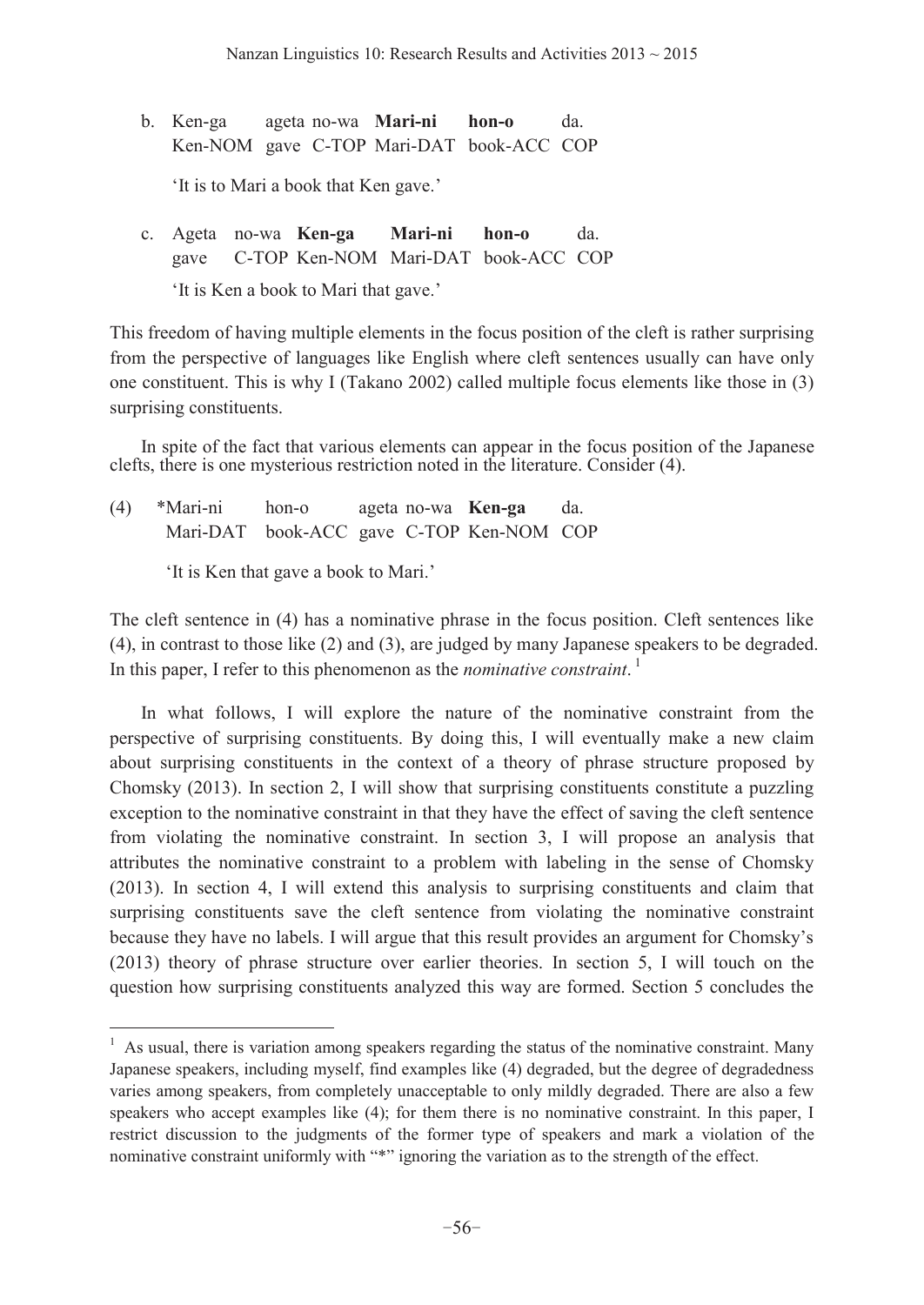discussion.

## **2. Exceptions to the Nominative Constraint**

It is well known that there are exceptions to the nominative constraint. Let us consider (5).

| (5) a. Hon-o ageta no-wa <b>Ken-ga Mari-ni</b> da. |  |  |  |                                          |  |
|----------------------------------------------------|--|--|--|------------------------------------------|--|
|                                                    |  |  |  | book-ACC gave C-TOP Ken-NOM Mari-DAT COP |  |
| 'It is Ken to Mari that gave a book.'              |  |  |  |                                          |  |

 b. Mari-ni ageta no-wa **Ken-ga hon-o** da. Mari-DAT gave C-TOP Ken-NOM book-ACC COP

It is Ken a book that gave to Mari.'

The examples in (5) have a nominative phrase in the focus position, just like the example in (4), but they are perfectly acceptable. The difference is that in (5) there is another phrase, in addition to the nominative phrase, in the focus position. It thus seems that what is wrong with (4) is that the focus position has only a nominative phrase.

 In fact, a similar situation can be found in coordination. The examples in (6) involve coordination.

(6) a. gakusei-to sensei-ga (kita) student-and teacher-NOM (came)

'students and teachers (came)'

 b. \*gakusei-ga-to sensei-ga (kita) student-NOM-and teacher-NOM came

'students and teachers (came)'

 c. gakusei-ga sannin-to sensei-ga hutari (kita) student-NOM three-and teacher-NOM two came

'three students and two teachers (came)' (Koizumi 1995: 204)

(6a) has a bare noun phrase in front of the coordination  $-to$  'and' and the nominative case maker appears only on the second conjunct. This is a possible pattern of coordination. On the other hand, (6b) has a nominative case maker both on the first and the second conjunct, and this is ungrammatical. But if we change (6b) slightly so that there is a floating quantifier between the nominative phrase and the coordination, as in (6c), the expression becomes grammatical. Discussing these patterns, Koizumi (1995: 204) proposes that the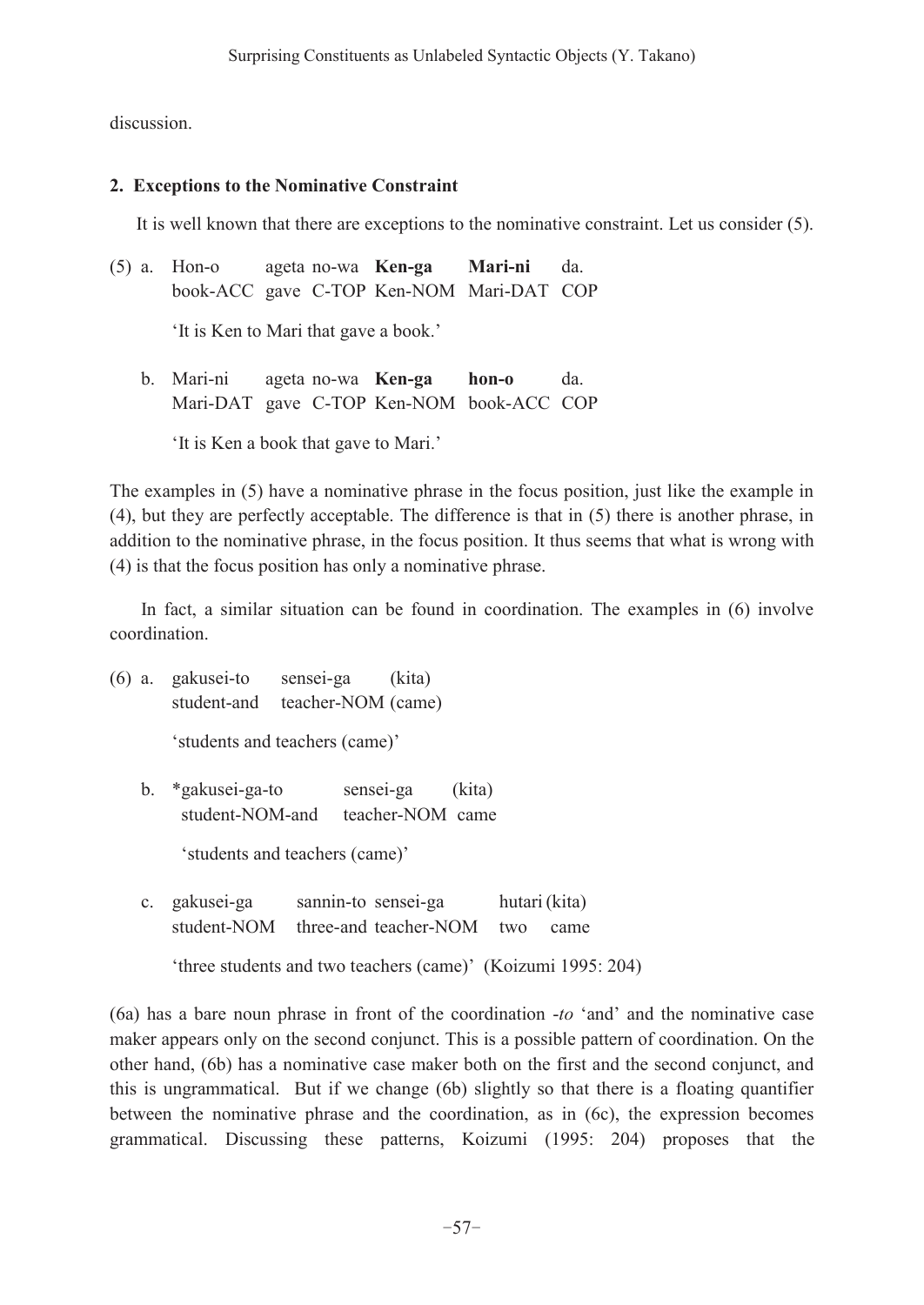ungrammaticality of (6b) is due to the morpho-phonological constraint on coordination given in (7).

(7) \*X-*to*, unless X is a nominal-like category.

The assumption here is that noun phrases with nominative case-markers are not nominal, whereas quantifiers are nominal. Given this, the grammaticality of (6a, c) and the ungrammaticality of (6b) follows from (7).

 Koizumi (1995: 204) further suggests that the copula *da* in the cleft construction is subject to a similar morpho-phonological constraint. His suggestion is intended to capture the nominative constraint, whose effects are seen in cases like (4), repeated in (8).

(8) \*Mari-ni hon-o ageta no-wa **Ken-ga** da. Mari-DAT book-ACC gave C-TOP Ken-NOM Cop

'It is Ken that gave a book to Mari.'

Following his suggestion, we might posit a constraint of the following kind:

(9) \*X-Nom Cop, where X-Nom = focus of the cleft construction.

This approach takes the nominative constraint to be a surface constraint banning the particular linear sequence of a nominative phrase being immediately followed by the copula in the cleft. The same view is advocated by Cho, Whitman, and Yanagaida (2008), who consider the nominative constraint to be a surface phenomenon.

 However, there is evidence suggesting the syntactic nature of the nominative constraint. Compare (8) with (10).

- (10) a. Hon-o ageta no-wa **Mari-ni Ken-ga** da. book-ACC gave C-TOP Mari-DAT Ken-NOM COP 'It is to Mari Ken that gave a book.'
	- b. Mari-ni ageta no-wa **hon-o Ken-ga** da. Mari-DAT gave C-TOP book-ACC Ken-NOM COP

'It is a book Ken that gave to Mari.'

The examples in (10) have two elements in the focus position, one of them being a nominative phrase. In this respect, they are similar to the examples in (5). However, in (10) the nominative phrase comes right before the copula. Therefore, from the perspective of (9), the examples in (10) should be as bad as the example in (8). Contrary to the expectation, there is a striking contrast between  $(8)$  and  $(10)$ :  $(10a, b)$  improve on  $(8)$ . This is an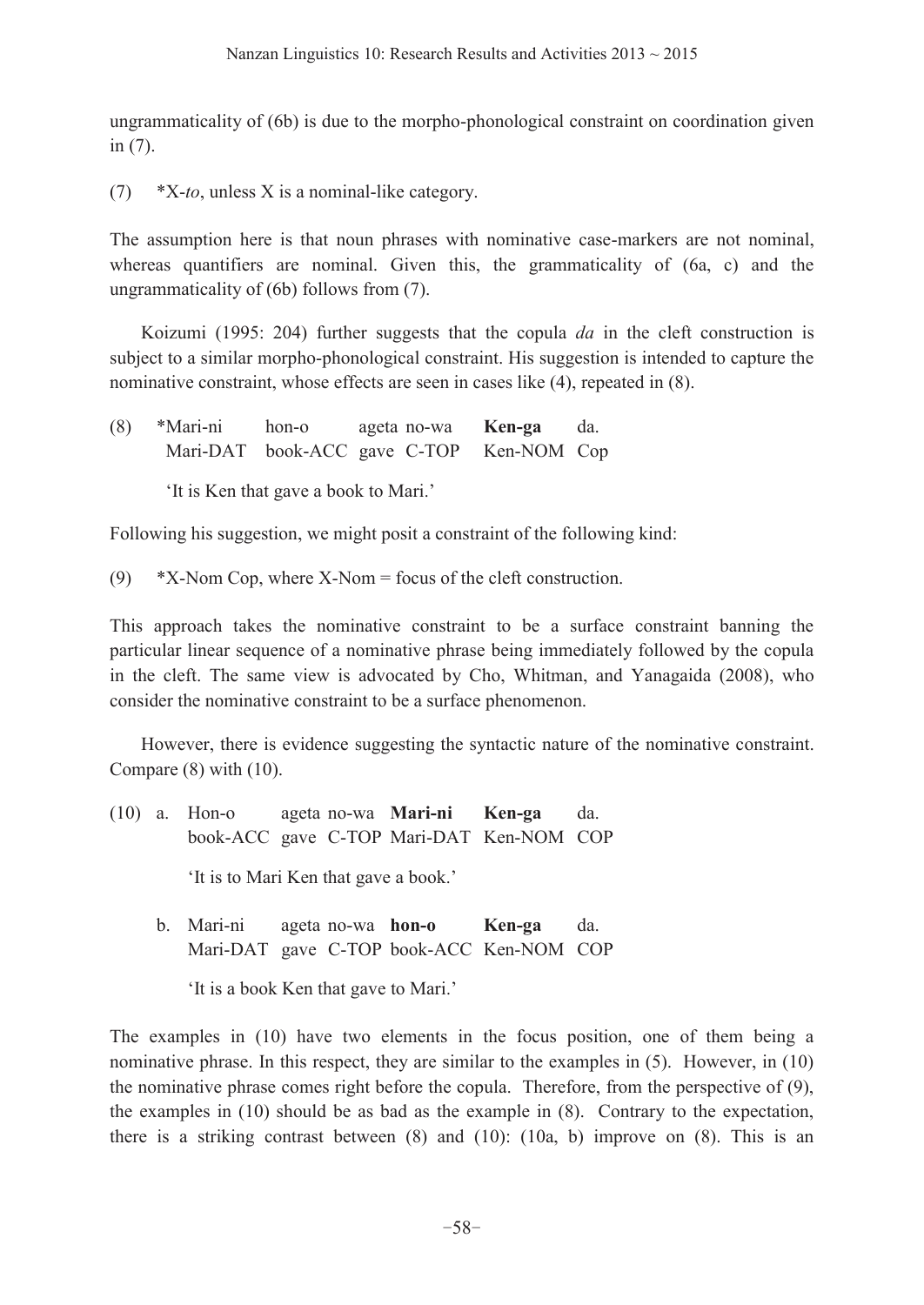unexpected fact if the degradedness of (8) is just a morpho-phonological surface phenomenon due solely to (9). The fact strongly suggests that something syntactic is responsible for the degradedness of (8) and the improvement of  $(10)^2$ .

 Moreover, the same effects can be seen even when the multiple foci consist only of nominative phrases. Let us consider the examples in (11).

| (11) |                | a. Ken-no                                     | musume-ga            | iedesita.          |           |     |  |
|------|----------------|-----------------------------------------------|----------------------|--------------------|-----------|-----|--|
|      |                | Ken-GEN                                       | daughter-NOM         | ran.away.from.home |           |     |  |
|      |                | 'Ken's daughter ran away from home.'          |                      |                    |           |     |  |
|      | b.             | Ken-ga                                        | musume-ga            | iedesita.          |           |     |  |
|      |                |                                               | Ken-NOM daughter-NOM | ran.away.from.home |           |     |  |
|      |                | (Lit.) 'Ken his daughter ran away from home.' |                      |                    |           |     |  |
|      | $\mathbf{c}$ . | *Iedesita                                     |                      | no-wa Ken-no       | musume-ga | da. |  |

 ran.away.from.home C-TOP Ken-GEN daughter-NOM COP 'It is Ken's daughter that ran away from home.'

| d. Iedesita                                       | no-wa | Ken-ga | musume-ga | da. |
|---------------------------------------------------|-------|--------|-----------|-----|
| ran.away.from.home C-Top Ken-NOM daughter-NOM COP |       |        |           |     |

(Lit.) 'It is Ken his daughter that ran away from home.'

(11a) is a single subject construction, whereas (11b) is a multiple subject construction. If the single nominative subject in (11a) appears in the focus position of the cleft, it induces a violation of the nominative constraint, as expected, as shown in (11c). However, if the single nominative subject is replaced by the multiple nominative subjects in (11b), the resulting cleft improves, as shown in (11d). Here too, the contrast between (11c) and (11d) suggests that there is something syntactic at work about the nominative constraint.

Nominative object constructions lead us to the same conclusion. Consider (12).

 $\overline{a}$ 

<sup>&</sup>lt;sup>2</sup> I have checked with eleven speakers and out of the nine speakers who find  $(8)$  to be degraded (see note 1), eight share my judgments, detecting the improvement of (10) over (8) (one speaker finds (8) and (10) to be equally bad). I should also mention that there may be a slight contrast between (10) and (5): whereas (5) is perfect, (10) may not be as good (thanks to Masahiko Takahashi for pointing this out to me). The text discussion focuses on the fact that (10) is better than (8). The fact that (10) may still be slightly degraded may be taken to suggest that a constraint like (9) has a weak effect.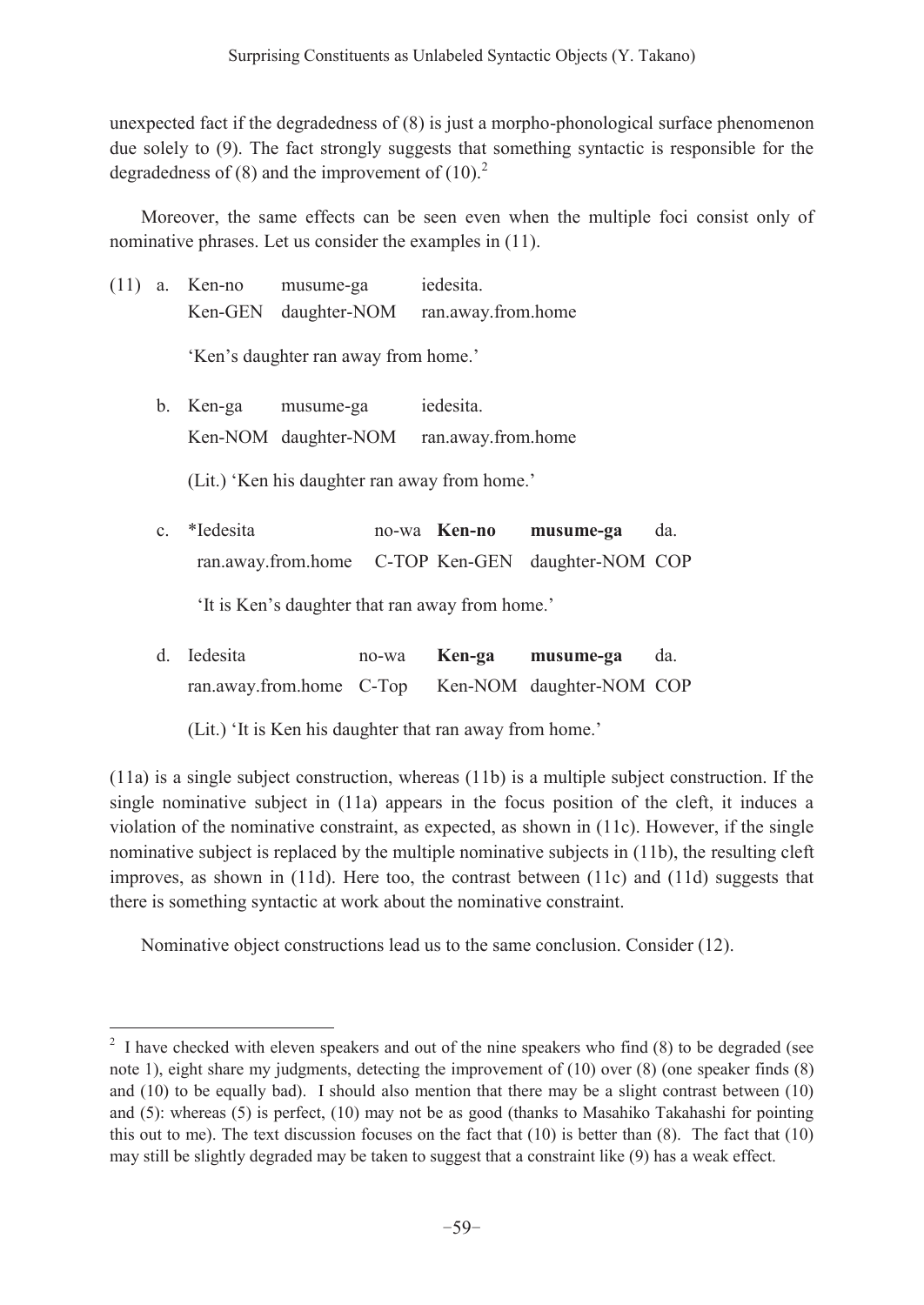- (12) a. Ken-ga Mari-yori tenisu-ga tokui da. Ken-NOM Mari-than tennis-NOM good COP 'Ken is better at tennis than Mari.'
	- b. \*Mari-yori Tenisu-ga tokui na no-wa **Ken-ga** da. Mari-than tennsi-NOM good COP C-TOP Ken-NOM COP It is Ken that is better at tennis than Mari.'
	- c. \*Ken-ga Mari-yori tokui na no-wa **tenisu-ga** da. Ken-Nom Mari-than good COP C-TOP tennis-NOM Cop It is tennis that Ken is better at than Mari.'
	- d. Mari-yori tokui na no-wa **Ken-ga tenisu-ga** da. Mari-than good COP C-TOP Ken-NOM tennis-NOM COP

'It is Ken tennis that is better at than Mari.'

In (12a) the adjectival noun *tokui* 'good' takes a nominative object, as a result of which both the subject and the object are marked with nominative. If one of these nominative phrases appears in the focus position, the cleft sentence is degraded, as in (12b, c). By contrast, if both of them appear there, the sentence becomes better, as in (12d).

 The striking improvement in (10), (11d), and (12d) is caused by the presence of multiple elements in the focus position. Thus, this is another surprising property of surprising constituents. It leads us to the following generalization:

 (13) Surprising constituents save the cleft sentence from violating the nominative constraint (even when they consist only of nominative phrases).

This generalization shows that the nominative constraint is not simply a morpho-phonological surface phenomenon. It must be the case that some syntactic factors play a crucial role in inducing the nominative constraint effects and the saving effects with surprising constituents.

## **3. The Nominative Constraint and Labeling**

 Before we address the question why surprising constituents show the saving effect in (13), let us consider why we have the nominative constraint in the first place. First, I will assume an analysis of Japanese clefts proposed by Hasegawa (1997, 2011) and developed by Hiraiwa and Ishihara (2002, 2012). This analysis derives the cleft sentence in (14) from the base form given in (15) (which is also an acceptable sentence) in the way illustrated in (16).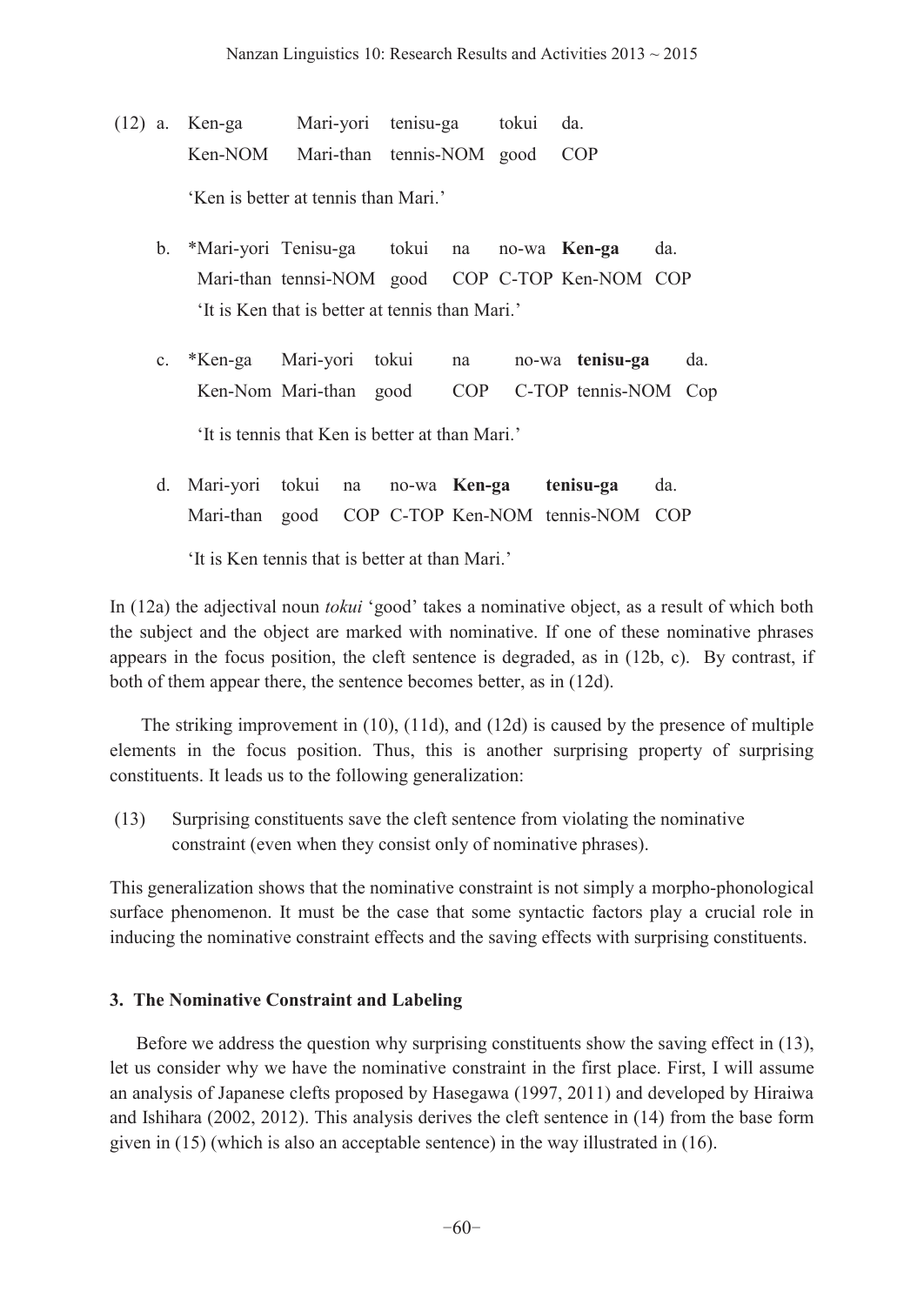- (14) Ken-ga hon-o ageta no-wa **Mari-ni** da. Ken-NOM book-ACC gave C-TOP Mari-DAT COP 'It is to Mari that Ken gave a book.'
- (15) Ken-ga Mari-ni hon-o ageta no da. Ken-NOM Mari-DAT book-ACC gave C COP

'It is that Ken gave a book to Mari.'

- (16) a. Ken-NOM Mari-DAT book-ACC gave C COP → focus movement of *Mari-DAT* 
	- b. **Mari-DAT**  $\lceil_{X}$  Ken-NOM <Mari-DAT> book-ACC gave C] COP  $\rightarrow$  topicalization of X
	- c. [X Ken-NOM <Mari-DAT> book-ACC gave C-TOP] **Mari-DAT** <X> COP

The derivation starts from (16a) (=(15)). The first step is movement of the focus phrase *Mari-DAT* to the focus position (the material surrounded by angled brackets is a copy of the moved element). This yields (16b). The next step is topicalization of X (whose exact identity is not relevant here). This results in (16c), which surfaces as (14).

 Regarding the nature of the nominative constraint, I would like to pursue the idea that it is not an isolated phenomenon but is the same in nature as the well-known categorial restriction on the focus phrase in English clefts. Emonds (1976) observes that while DPs and PPs can occur in the focus position of English clefts, other categories generally cannot, as shown in (17) and (18).

- (17) a. It's  $\lceil_{DP}$  **the custard pie** that I disliked.
	- b. It was  $\lceil_{PP}$  **to John**] that she spoke.
- (18) a.  $*$ It is [<sub>vP</sub> **blow up some buildings**] that you should.
	- b.  $*$ It's  $\lceil_{AP}$  **very unhappy** that Bill is.
	- c. \*It was [AdvP **too carefully**] that she spoke.
	- d.  $*$ It was  $\lceil_{CP}$  **to buy a new hat** ] that I wanted.
	- e.  $*$ It's  $\lceil_{CP}$  that John has come too late<sup> $\lceil$ </sup> that Bill realizes.

We thus have the generalization in (19) for the English clefts.

(19) Only [-V] categories can appear in the focus position of the English clefts.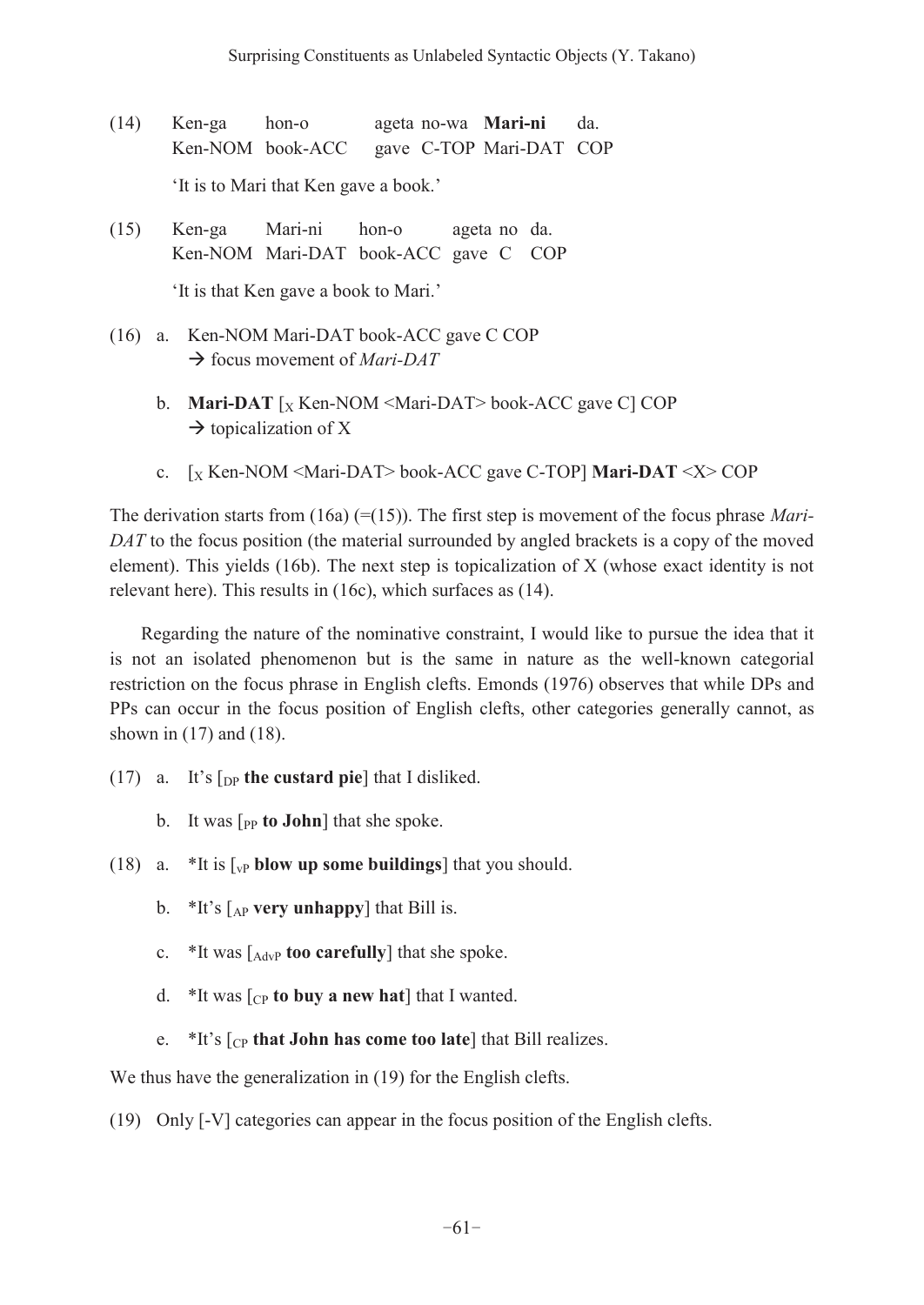I claim that the nominative constraint on the Japanese clefts can be unified with (19). To achieve this goal, we need to address the following two questions:

- (20) a. What is wrong with non-[-V] categories appearing in the focus position of the English clefts?
	- b. How can we assimilate the nominative constraint to this restriction?

To answer these questions, I propose that when non-[-V] categories and nominative phrases appear in the focus position, a problem arises with labeling in the sense of Chomsky (2013).

 Chomsky (2013) proposes a theory of phrase structure in which the notion of labeling plays an important role. The relevant parts of his theory are summarized in (21).

(21) a. Syntactic structure is formed by Merge.

- b. Under the simplest conception of Merge, merger of X and Y yields the syntactic object  $\{X, Y\}$  with no projection or order.
- c. A label is required for SO to be interpreted at the interfaces.
- d. The label of SO is a lexical item (head) contained in SO.
- e. The label of SO is determined by a minimal search algorithm called a labeling algorithm LA.

In this theory, Merge forms syntactic objects without any projection or order, and projections are determined in the form of labels by an algorithm called LA that is defined in terms of minimal search (order is assigned outside the core computation). There are two relevant cases to consider:

- (22) a.  $SO = \{H, XP\}$ 
	- b.  $SO = \{XP,YP\}$

In the case of (22a), the syntactic object (SO) is formed by Merge by combining a lexical item (head, H) and a phrase (XP). Given (21d), the label of this SO can be easily identified by minimal search: just by looking at the two immediate constituents of SO, H and XP, LA selects H as its label (the other element is an XP, so it cannot be a label). By contrast, in the case of (22b), the label of SO cannot be determined by LA, because the two immediate constituents of SO are both XPs and there are no grounds to choose between the two. Therefore, if nothing happens, the SO in (22b) has no label. Claiming that a label is required for SO to be interpreted at the interfaces (21c), Chomsky considers this situation to be fatal: the SO in (22b) cannot receive proper interpretation at the interfaces.

However, Chomsky further proposes that Universal Grammar has available three ways to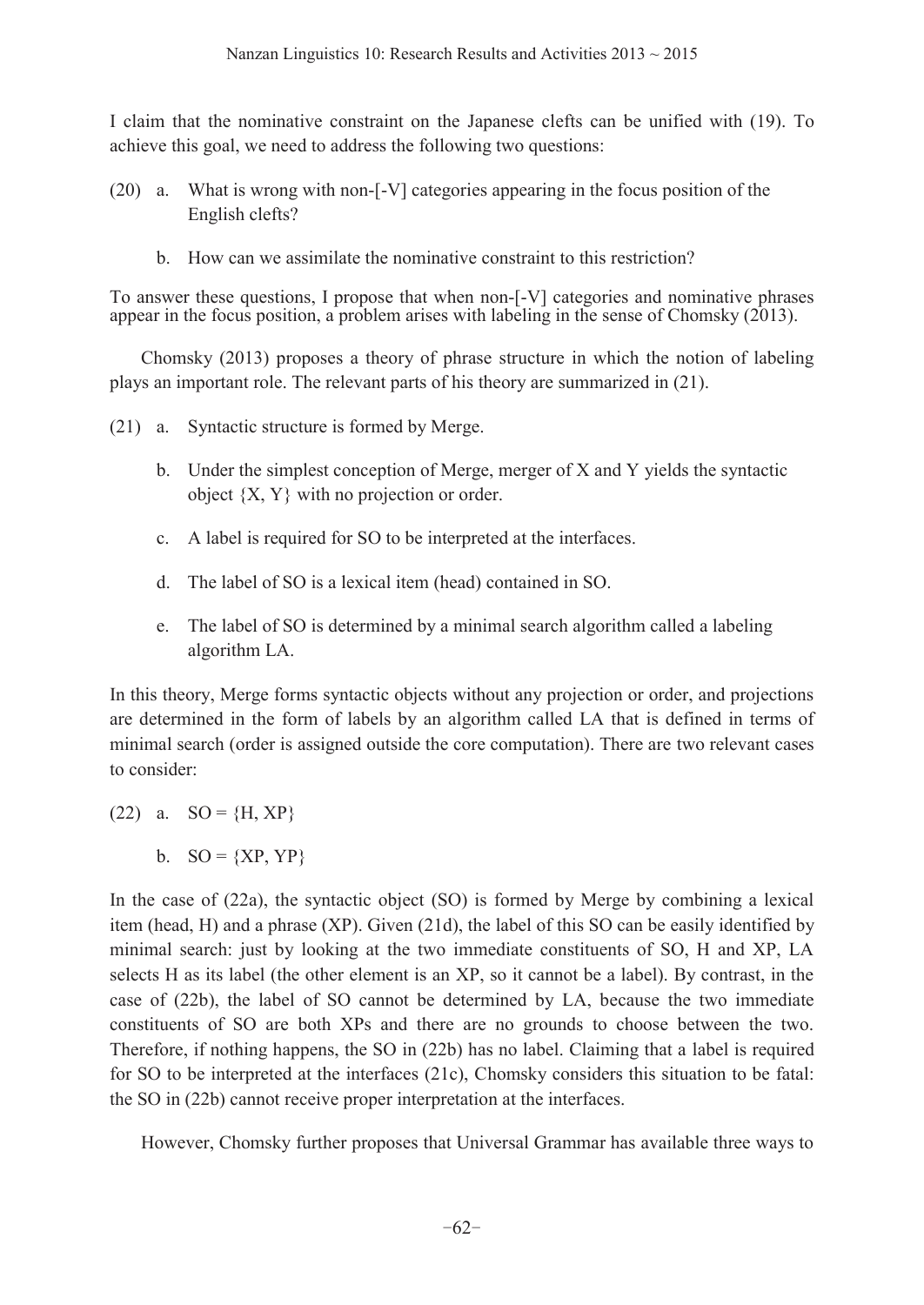avoid this situation. They are given in (23).

(23) a.  $SO = \{ \langle XP \rangle, YP \}$ 

- b.  $SO = \{XP,YP\}$ , where the label of XP and the label of YP share the most prominent feature F due to agreement.
- c.  $SO = \{XP,YP\}$ , where the head of XP cannot serve as a label.

(23a) shows that one of the constituents of SO, say XP, has moved out of SO. As a result, SO consists of YP and a copy of XP. Chomsky claims that copies are invisible to LA. Therefore, LA sees only YP and, by minimal search, identifies the label of YP as the label of SO.

(23b) is a case in which XP and YP are the same in a sense, due to agreement. Suppose there is agreement between X and Y. As a result, in  $SO = \{XP,YP\}$ , the label (head) of XP and the label of YP share the most prominent feature F. By minimal search LA sees this feature and considers XP and YP to be the same in this sense. As a result, LA identifies the feature F as the label of SO. Chomsky illustrates this case with the example in (24).

(24) They wondered  $\lceil \frac{q}{x} \rceil$  in which Texas city]  $\lceil \frac{q}{b} \right]$  [JFK was assassinated]]

In (24)  $\alpha = {\gamma, \beta} = {XP, YP}$ , an instance of (22b). But, due to agreement between the head of  $\gamma$  and C, the most prominent feature of  $\gamma$  and  $\beta$  is shared, namely, the interrogative feature Q, a feature of C and the head of  $\gamma$ . LA finds the same most prominent feature Q in both  $\gamma$ and  $\beta$ , and takes Q to be the label of  $\alpha$ . Chomsky contrasts (24) with (25).

(25) \*They thought  $\lbrack \alpha \lbrack \gamma \rbrack$  in which Texas city]  $\lbrack \beta \text{C}$  [JFK was assassinated]]]? (cf. They thought JFK was assassinated in which Texas city?)

In (25), too,  $\alpha = \{\gamma, \beta\} = \{XP, YP\}$ . Here, however, there is no agreement between the head of  $\gamma$  and C and therefore, LA cannot identify the label of  $\alpha$ . As a result,  $\alpha$  has no label and is uninterpretable at the interpretive interface.

 Finally, (23c) represents a case similar to (23a), where one of the constituents of SO cannot provide a label due to movement. But in (23c) the reason that XP cannot provide a label has to do with the nature of its head. According to Chomsky, some heads by their nature cannot serve as labels. If XP has such a head, LA sees only YP and determines the label of YP to be the label of SO.

Given Chomsky's theory, I claim that both the categorical restriction on English clefts and the nominative constraint on Japanese clefts reduce to problems with labeling and moreover that surprising constituents show the saving effects because they are syntactic objects without labels. To implement them, I first propose (26).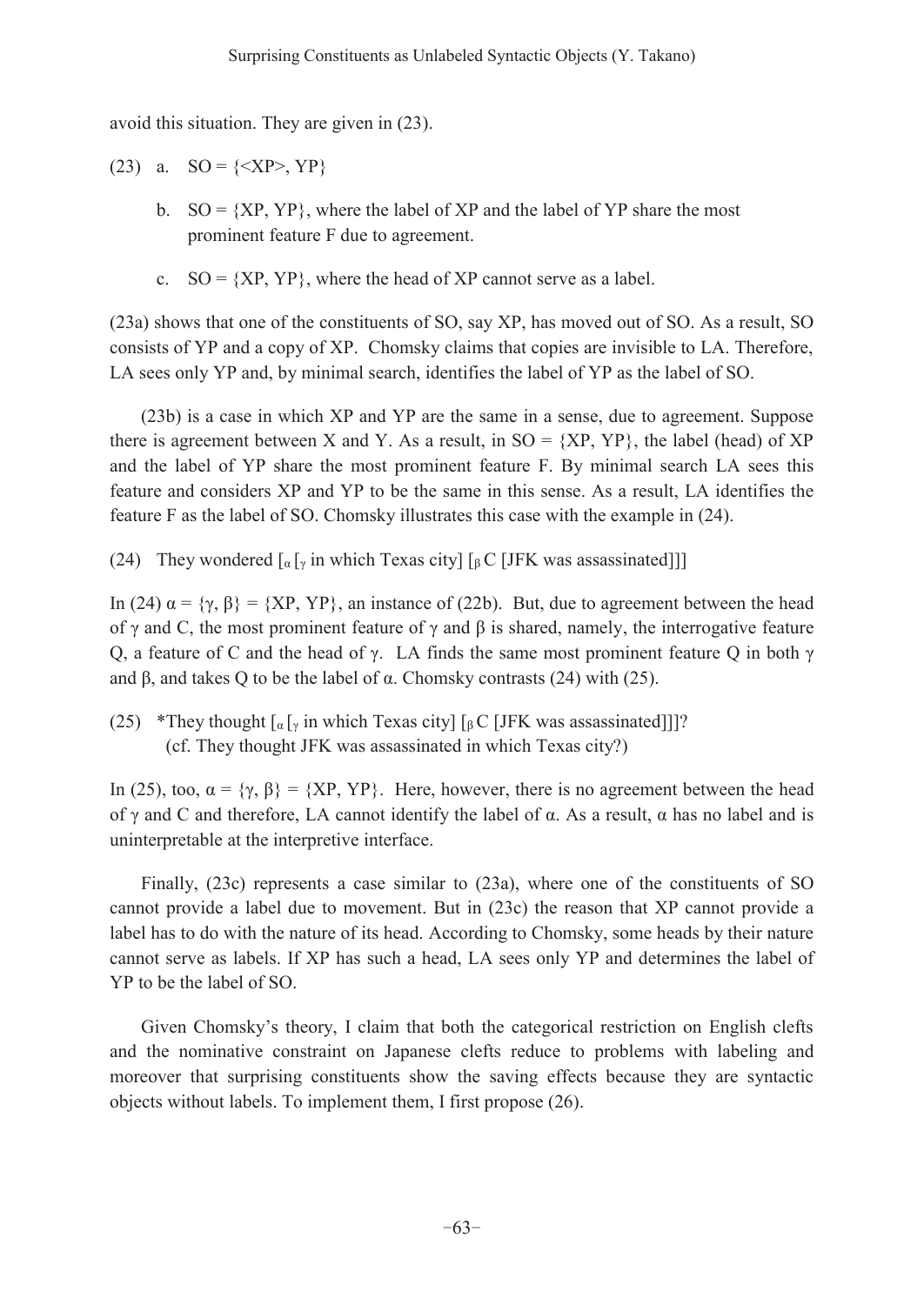- (26) a. Only nominal heads can have a focus feature that enters into agreement with the focus feature of C.
	- b. P can inherit this focus feature from its nominal complement (in a way parallel to the inheritance of a Q feature from the complement *wh*-phrase, as in (24)).
	- c. Japanese nominative and accusative phrases have the form  $\lceil_{KP} DF K \rceil$ .
	- d. Accusative K behaves like P and inherits a focus feature from its nominal complement, but nominative K does not.

To see how this proposal works, let us look at what happens with the grammatical cases of English clefts in (17). The relevant part of the structure is shown in (27).

(27) It is  $\int_{\alpha}$  **D**<sub>Foc</sub>**P**/P<sub>Foc</sub>**P**  $\int_{\text{FP}} C_{\text{Foc}}$  that ...

I assume that English clefts are derived by movement of a focus phrase to a specifier of the focus head in the C domain ( $C_{Foc}$ ). I also assume that the phrase headed by  $C_{Foc}$  is selected as such by a higher head. In (27) a DP/PP has moved to the focus position. Due to selection,  $\alpha$ needs to be interpreted as having Focus as its label. Note that  $\alpha$  results from merger of the DP/PP with the FP, having the structure  ${DPP/PP, FP}$ , which is  ${XP,YP}$  in (22b). Thus, if nothing more happened,  $\alpha$  would have no label, which would cause a problem for interpretation, given the assumption that  $\alpha$  is selected by a higher head. However, D can have a focus feature that agrees with the focus feature of C (26a) and P can have this feature by inheritance (26b). As a result,  $C_{\text{Foc}}$  and D/P agree and share the focus feature. By (23b)  $\alpha$  is labeled Focus and satisfies selection.

Consider next the cases violating the categorical restriction in (18):

(28) \*It is  $\int_{\alpha} \mathbf{v} \mathbf{P} / \mathbf{A} \mathbf{P} / \mathbf{C} \mathbf{P}$  [Fe C<sub>Foc</sub> that ...

Here  $\alpha$  has the structure {vP/AP/CP, FP}, which is also {XP, YP}. Unlike the case in (27), however, this case causes a problem. By (26a, b)  $C_{\text{Foc}}$  and vP/AP/CP do not agree. This results in  $\alpha$  having no label. Therefore,  $\alpha$  does not satisfy selection and the examples are ungrammatical for this reason.

 Let us turn to Japanese clefts. Grammatical cases like those in (2) receive the same account as (27). Given the analysis of Japanese clefts shown in (16), those cases involve the structure in (29), which results from merger of DP/PP/accusative KP (see (26c)) with FP.

(29)  $\ldots$  [a  $D_{\text{Foc}}P/P_{\text{Foc}}P/K_{\text{Foc}}P$ ] [FP C<sub>Foc</sub> ..., where K is accusative.

Given (26a, b, d),  $D/P/K$  agrees with  $C_{Foc}$  in terms of the focus feature. Due to the sharing of the focus feature between  $D/P/K$  and  $C_{Foc}$ ,  $\alpha$  is labeled Focus, just as in (27), and satisfies selection.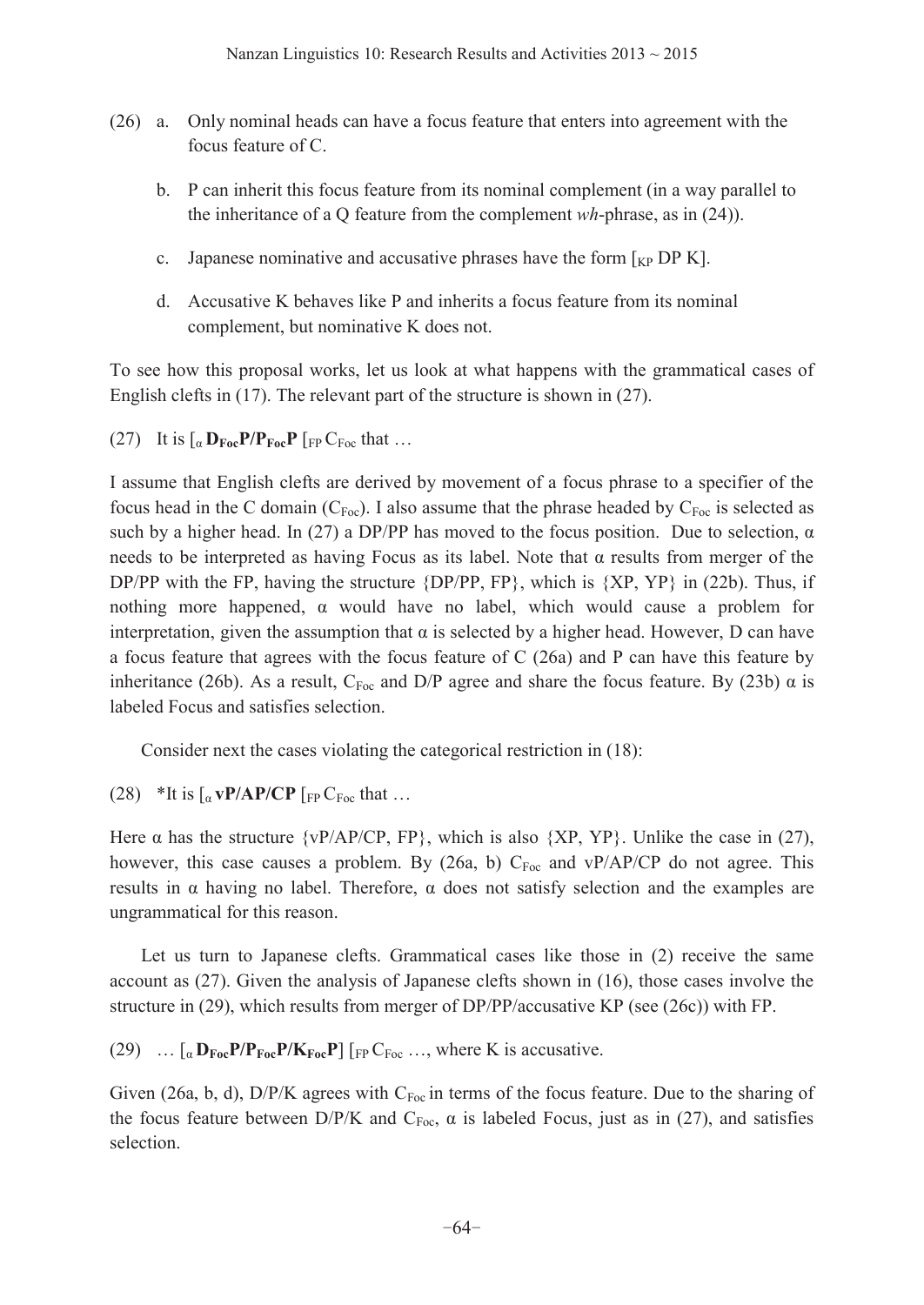In this analysis, the cases in (4) violating the nominative constraint are treated in the same way as (28). Look at (30), which results from merger of a nominative KP with FP.

(30)  $\cdot \dots \cdot$  [a **KP** [FP CFOC  $\dots$ , where K is nominative.

Given (26d), nominative K, like v, A, and C, cannot have a focus feature entering into agreement with  $C_{Foc}$ . Thus, there is no agreement between K and  $C_{Foc}$  in this case. As a result, for the same reason as (28),  $\alpha$  has no label and is excluded as a violation of the selectional requirement.

 In this way, the present analysis answers the questions in (20a, b) in terms of problems with labeling: cases violating the categorial restriction and the nominative constraint are all excluded because the syntactic object formed by merging an FP and a non-[-V] category (English)/nominative phrase (Japanese) has no label and hence cannot be interpreted as a phrase headed by Focus. This causes a problem for selection by a higher head.

#### **4. Surprising Constituents Are Unlabeled Syntactic Objects**

 $\overline{a}$ 

 Assuming the analysis proposed in the previous section, let us consider why surprising constituents have the saving effect in (13), repeated here in (31)?

(31) Surprising constituents save the cleft sentence from violating the nominative constraint (even when they consist only of nominative phrases).

The basic idea I would like to pursue is that surprising constituents form the constituent  $\int_{\alpha} X$ DP-Nom] (where X can also be DP-Nom) and  $\alpha$  is different in nature from DP-Nom.

 To implement this idea, let us first consider how we should analyze surprising constituents. There are two major approaches proposed in the literature that argue that surprising constituents indeed form constituents. One approach, proposed by Koizumi (1995, 2000) and Kuwabara (1996), claims that surprising constituents are remnant VPs. The other approach, proposed by Takano (2002) as an alternative to the first, analyzes surprising constituents as being formed by movement of one element to another.

According to the first approach, the multiple cleft sentence in (32) is derived as illustrated in  $(33)$ .<sup>3</sup>

 $3$  Here, assuming the analysis of Japanese clefts in (16), I modify the original analysis by Koizumi and Kuwabara, which employs movement of a null operator in the presuppositional clause and the base generation of a focus phrase in the focus position. The same reservation holds for the exposition of the second approach in (34).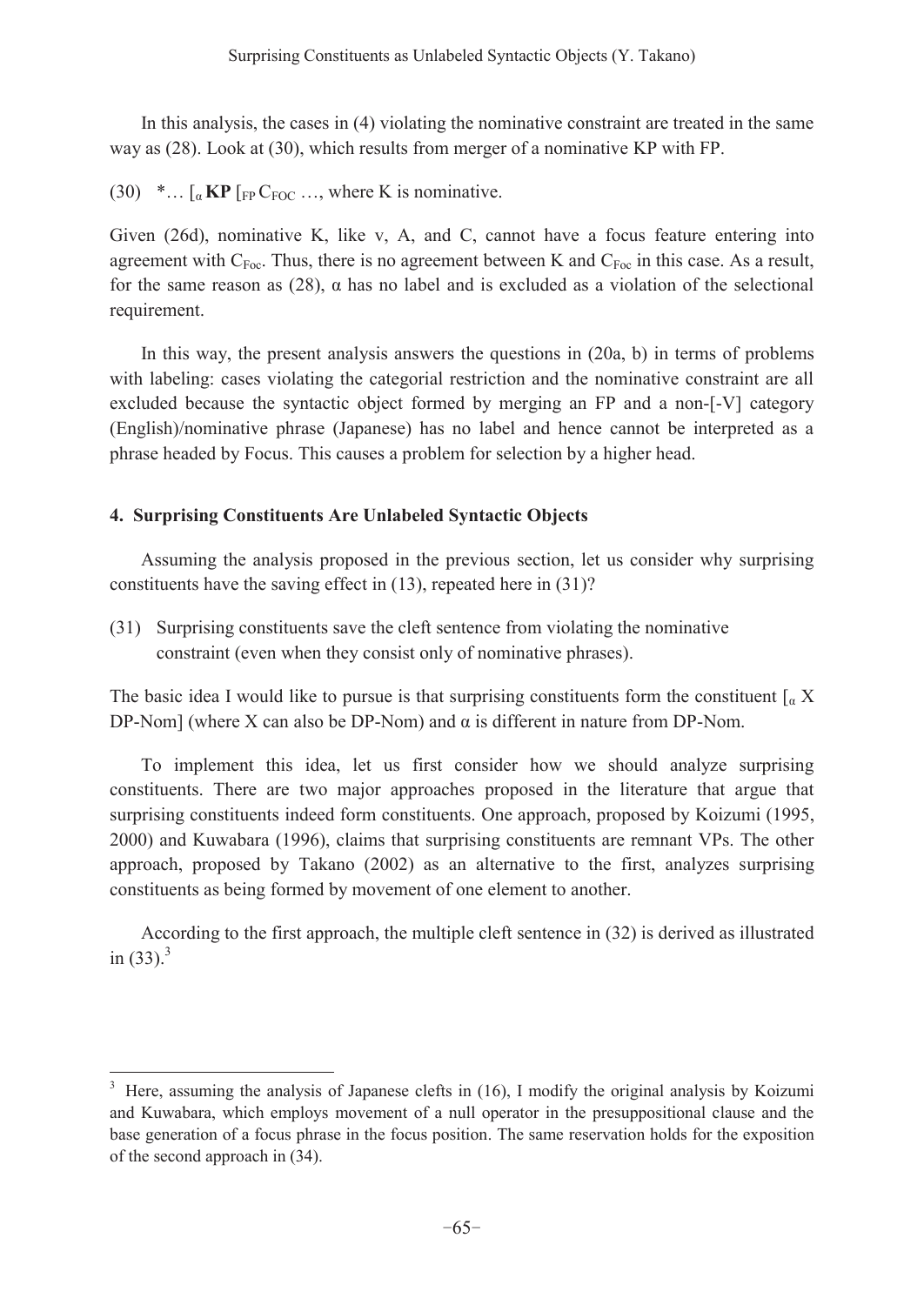(32) Ken-ga ageta no-wa **hon-o Mari-ni** da. Ken-NOM gave C-TOP book-ACC Mari-DAT COP

'It is a book to Mari that Ken gave.'

- (33) a. Ken-ga hon-o Mari-ni ageta no da. Ken-NOM book-ACC Mari-DAT gave C COP 'It is that Ken gave a book to Mari.'
	- b. Ken-NOM  $\lceil v \rceil$  book-ACC Mari-DAT gave  $\lceil$  C COP  $\rightarrow$  verb raising out of VP
	- c. Ken-NOM  $[\text{VP}$  book-ACC Mari-DAT <gave>] gave C COP  $\rightarrow$  focus movement of VP
	- d. [ $VP$  **book-ACC Mari-DAT** <gave>]  $\left[\chi$  Ken-NOM <VP> gave C] COP  $\rightarrow$  topicalization of X
	- e.  $\left[\chi \text{ Ken-NOM} \leq VP \right]$  gave C]-TOP  $\left[\chi \text{book-ACC } \text{Mari-DATA} \leq gave \right] \leq X$  COP

The derivation starts with (33a=b). The first important step is raising of the verb out of VP. This creates VP made up of a copy of the raised verb and the arguments of the verb, as shown in (33c). Then this VP moves to the focus position, yielding (33d). Finally, X undergoes topicalization, giving rise to (33e), which corresponds on the surface to (32).

By contrast, the second alternative derives (32) in the way shown in (34).

- (34) a. Ken-NOM Mari-DAT book-ACC gave C COP → movement (adjunction) of *book-ACC* to *Mari-DAT* 
	- b. Ken-NOM  $[x$  book-ACC Mari-DAT] <br/>book-ACC> gave C COP  $\rightarrow$  focus movement of X
	- c.  $\left[\chi\text{book-ACC Mari-DAT}\right]\left[\gamma\text{Ken-NOM} \ll \chi\right] > \text{book-ACC}$  gave C COP  $\rightarrow$  topicalization of Y
	- d. [Y Ken-NOM <X> <book-ACC> gave C]-TOP [X **book-ACC Mari-DAT**] <Y> COP

The first step is movement of the accusative object to the dative object, adjoining the former to the latter (see Saito 1994 and Sohn 1994 for original proposals for this kind of movement). This creates a new constituent, as shown in (34b). Then this newly created constituent X undergoes focus movement to the focus position, yielding (34c). Finally, Y undergoes topicalization, as in (34d), which produces the surface form in (32).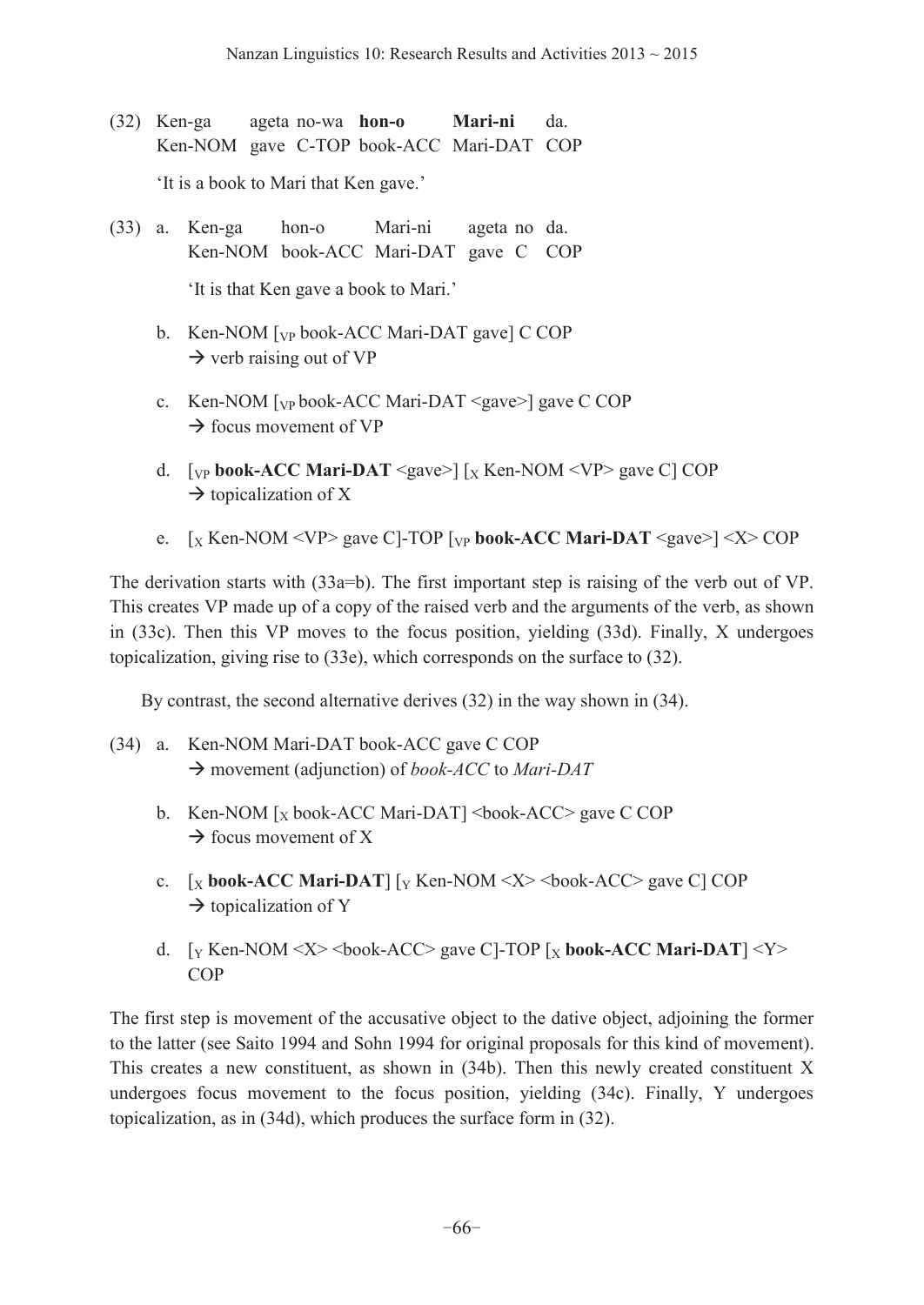Note that the first approach could account for the saving effect in (31) because what appears in the focus position of multiple clefts containing a nominative phrase is a different category (i.e., VP) from a nominative noun phrase. But various problems have been pointed out for this approach (see, for example, Takano 2002 and Cho, Whitman, and Yanagida 2008). Here I provide new evidence against it. Let us consider (35).

- (35) a. \*John thinks Mary saw those pictures of himself.
	- b. Which pictures of himself did John think Mary saw?
	- c. Those pictures of himself, John thinks Mary saw.

(35a) shows a locality effect of the anaphor of the familiar kind. The example is ungrammatical because the anaphor is not bound in its local domain. (35b, c) show that movement of an object containing the anaphor has the effect of extending the local domain in which the anaphor needs to be bound. Thus, the examples become grammatical. However, as Huang (1993) extensively discusses, this effect of domain extension cannot be seen if the phrase undergoing movement is a VP, as shown in (36).

- (36) a. \*John thinks Mary would not criticize himself.
	- b. \*Criticize himself, John thinks Mary would not.

Thus, there is a clear asymmetry between movement of objects and movement of VPs with respect to the domain extension effects.

 Keeping this in mind, let us consider Japanese. Japanese exhibits exactly the same pattern of domain extension with movement of objects. Thus, while (37a) allows only the local antecedent (the embedded-clause subject) for the anaphor *zibunzisin*., (38b, c) become acceptable on the reading on which the anaphor is bound by the matrix subject. Note that we can see the domain extension effect not only with scrambling (37b) but also with cleft movement (37c).

(37) a. Ken<sub>i</sub>-ga Mari<sub>i</sub>-ga zibunzisin<sub>\*i/j</sub>-ni purezento-o katta to omotteiru. Ken-NOM Mar-NOM self-DAT present-ACC bought C think

'Ken thinks that Mari bought a present for herself.'

b. zibunzisin<sub>i/j-</sub>ni Ken<sub>i-</sub>ga Mari<sub>j-</sub>ga purezento-o katta to omotteiru. self-DAT Ken-NOM Mar-NOM present-ACC bought C think 'For herself/himself, Ken thinks that Mari bought a present.'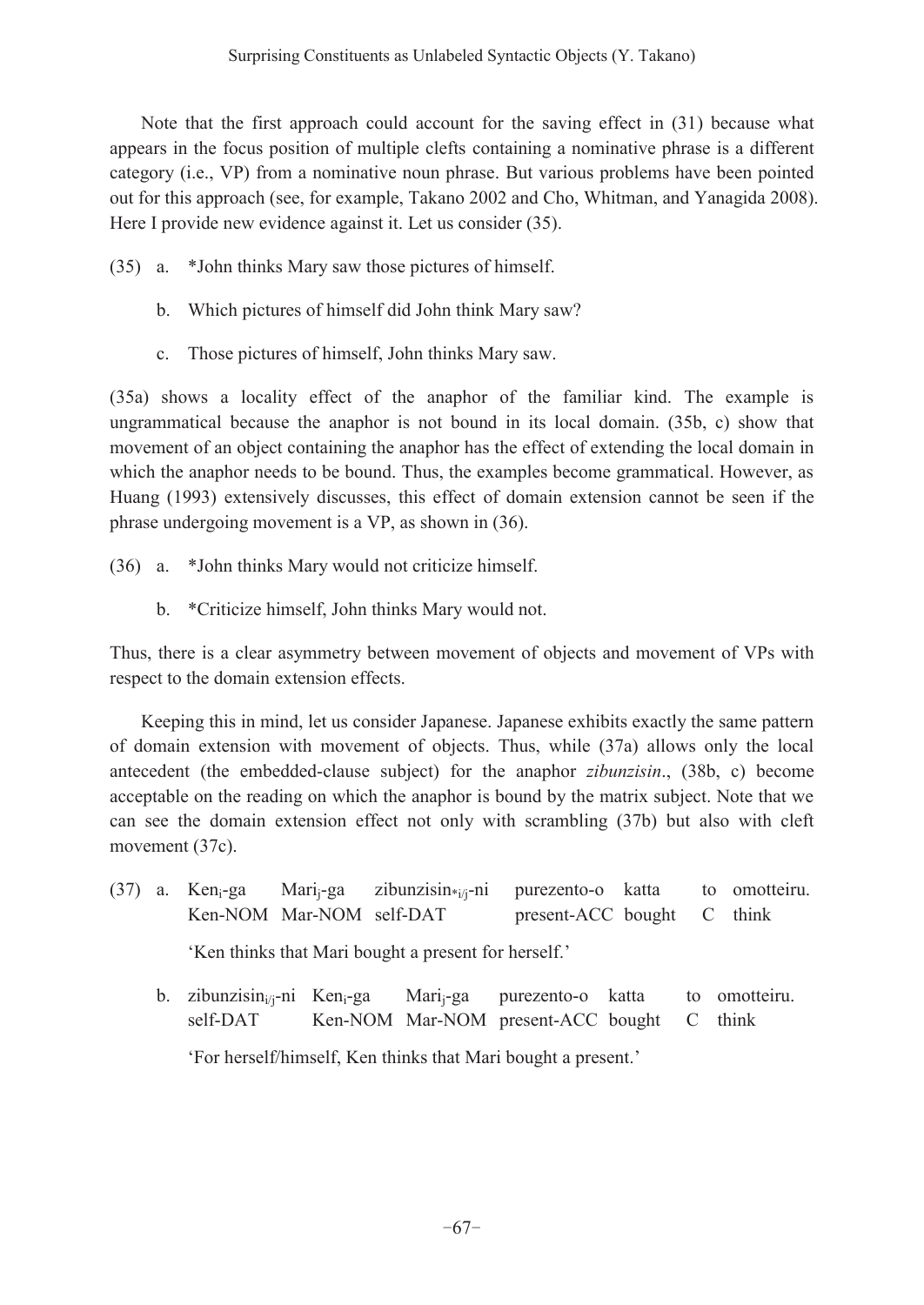c. Ken<sub>i</sub>-ga Mari<sub>i</sub>-ga purezento-o katta to omotteiru no-wa Ken-NOM Mari-NOM present-ACC bought C think C-TOP **zibunzisini/j-ni** da. self-DAT COP

'It is for herself/himself that Ken thinks that Mari bought a present.'

Now what happens with multiple clefts, as in (38)?

 $\overline{a}$ 

(38) a. Keni-ga Marij-ga katta to omotteiru no-wa **purezento-o**  Ken-NOM Mari-NOM bought C think C-TOP present-ACC **zibunzisini/j-ni** da. self-DAT COP

'It is a present for herself/himself that Ken thinks that Mari bought.'

 b. Keni-ga Marij-ga tokui da to omotteiru no-wa Ken-NOM Mari-NOM good COP C think C-TOP **zibunzisin**<sub>i</sub>-yori **tenisu-ga** da. self-than tenisu-NOM COP

It is tennis than himself that Ken thinks that Mari is better at.'

In (38a) we see the same domain extension effect as we do in (37c). Thus, (38) patterns with (37c) and not with (36b). This indicates that the surprising constituent there is not a VP. Moreover, (38b) shows that the domain extension effect arises in the context of the saving effect in  $(31)$  as well (see  $(12)$ ; note also that the only noncontradictory reading in  $(38b)$  is one on which the anaphor refers to the matrix subject). Given this, I conclude that the first approach to surprising constituents cannot be correct, and adopt the second approach.

 How can we derive the saving effect in (31) under the second approach, according to which surprising constituents have the form  $\int_{\alpha}$  **X** DP-NOM<sup>[2]</sup>? One possibility is that surprising constituents are formed by adjunction, as in my (Takano 2002) original analysis shown in (34). Suppose  $\alpha$  is formed by adjoining DP-Nom to X. On the usual assumptions about adjunction,  $\alpha$  formed in this way is identical to X and is therefore saved from violating the nominative constraint. However, this analysis fails to account for the fact that the saving effect can be seen when X is also a nominative phrase.<sup>4</sup>

<sup>&</sup>lt;sup>4</sup> The same holds for the proposal of Hornstein and Nunes (2008) that syntactic objects formed by adjunction have no labels. In their analysis, a syntactic object formed by adjunction of X to Y has no label and therefore is not an atomic object that can be input to further operations (such as movement). They claim that the adjoined element X is not integrated into the atomic object Y but dangles off Y, so to speak. What this means is that the resulting syntactic object has all the properties of Y and behaves as Y, with X invisible to syntactic operations. So, in all relevant respects, their analysis faces the same problem as the analysis in the text, in that it fails to capture the fact that the saving effect can be seen when both X and Y are nominative. Below I will propose an analysis that shares with Hornstein and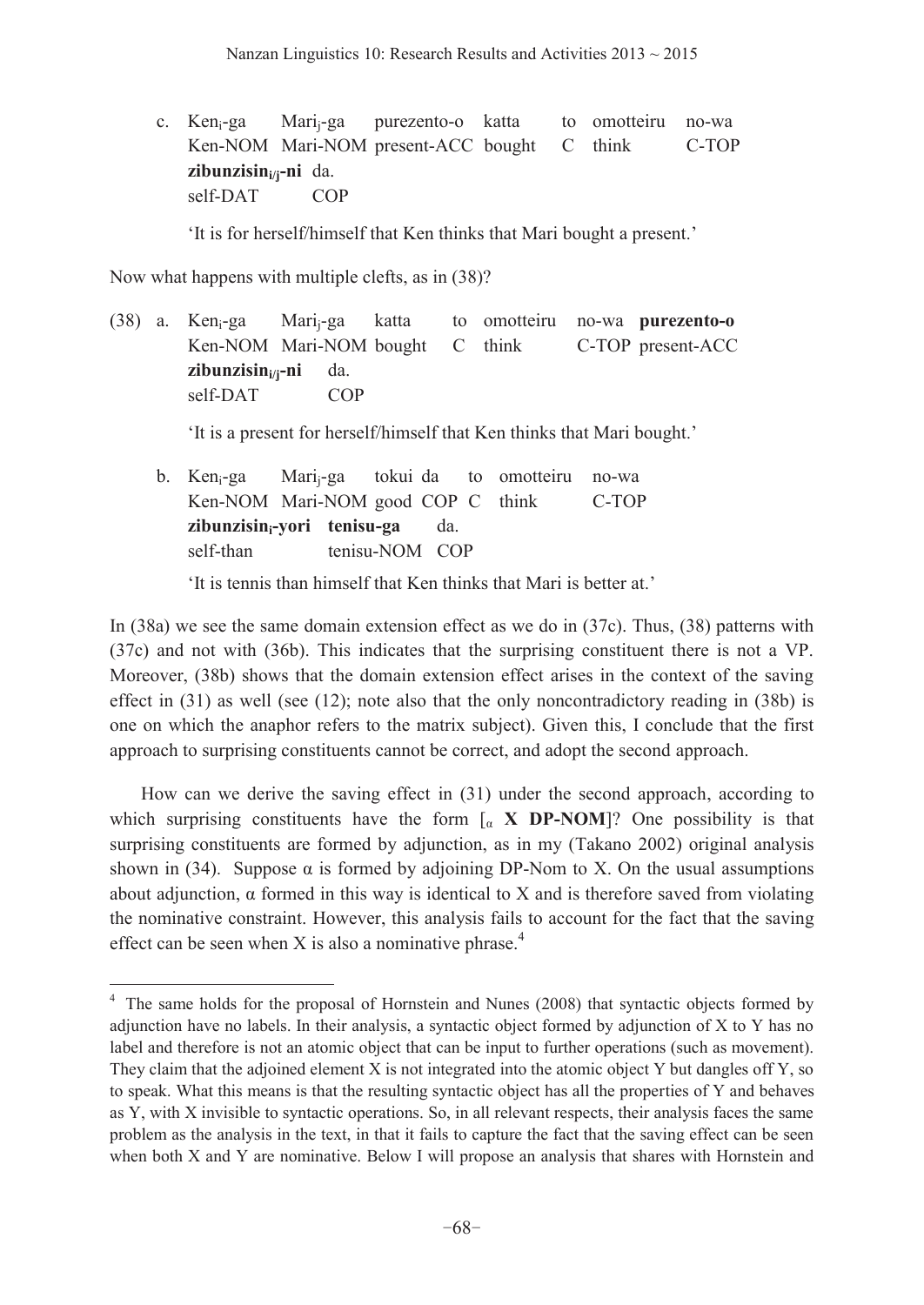Suppose instead that surprising constituents are formed by regular Merge. Thus, they have the form  ${XP, YP}$ . Now the question is what the label of this syntactic object is. Recall that LA cannot determine the label of {XP, YP} if nothing happens. I propose that this is exactly the situation with surprising constituents. Thus, I claim that surprising constituents have the saving effect because they have no label.

 This proposal works in the following way. In the focus position, surprising constituents made up of XP and YP have the form  ${XP, YP}$ . There is no agreement between X and Y. Therefore, they have no label. Suppose one of the two constituents is a nominative phrase, as in (39).

(39)  $\ldots$   $\lceil_{\alpha} {\{XP, KP\}} \rceil$   $\lceil_{FP} C_{FOC} \ldots$ , where K is nominative .

Recall that if the label of  $\alpha$  is not determined in this structure,  $\alpha$  does not satisfy selection. This is what happens in (30), repeated below.

 $(30)$  \*...  $\lceil_{\alpha}$  KP  $\lceil_{FP} C_{FOC} \ldots \rceil$  where K is nominative.

 $\overline{a}$ 

However, in (39) {XP, KP} has no label. This makes the situation different from (30). Recall (23a, c), according to which {XP, YP} can be labeled if one of XP and YP cannot provide a label. Note that for the labeling of  $\alpha$  in (39), {XP, KP} is invisible to LA since {XP, KP} has no label. As a result, LA takes the label of FP, namely, F, to be the label of  $\alpha$ .<sup>5</sup> Since  $\alpha$  is labeled Focus in this way, it satisfies selection. In general, surprising constituents must form unlabeled syntactic objects to ensure the proper interpretation of the Focus Phrase (i.e., the SO headed by  $C_{\text{Foc}}$ ).

 In this analysis, surprising constituents have no label and this makes them invisible to LA. As a result, they overcome the labeling problem in (30). Thus, the presence of unlabeled syntactic objects plays a crucial role. Note that the concept of unlabeled syntactic objects is in principle available in Chomsky's (2013) theory, according to which simple Merge forms syntactic objects without order or projection. However, Chomsky (2013) claims that labels are necessary for syntactic objects because they need to be interpreted. But what kind of interpretation do labels contribute to? The label of a given syntactic object provides information on what kind of phrase it is, that is, it is a phrase of a nominal nature (noun phrase), a verbal nature (verb phrase), and so on. That kind of information is necessary for the purposes of selection or  $\theta$ -role assignment, for instance. But Chomsky's theory predicts that a

Nunes the idea that syntactic objects can be label-less, but implement it without invoking adjunction and in a way that accounts for the saving effect under consideration. I thank Miki Obata for bringing Hornstein and Nunes' work to my attention.

<sup>&</sup>lt;sup>5</sup> Saito (2013) proposes that similar situations arise quite widely in Japanese, claiming that Case in Japanese has the function of making a phrase invisible to LA. Given his proposal,  $SO = \{XP, YP\}$  is always labeled Y if X has a Case feature. Whether Saito's proposal is compatible with the proposal here is a matter that remains to be investigated.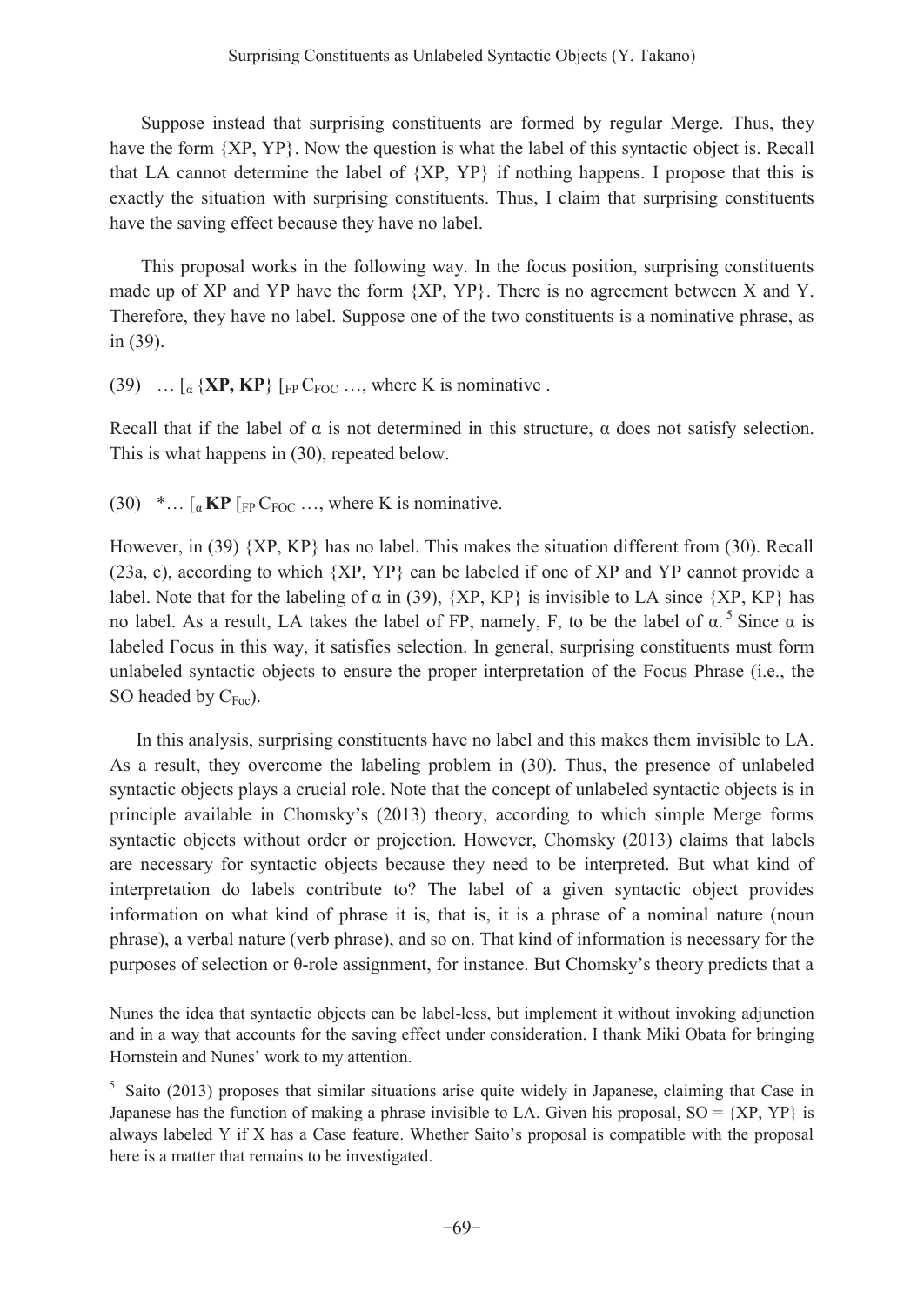syntactic object can be without a label if that kind of information is not necessary. I am claiming here that surprising constituents in the cleft focus position represent this situation. That is, constituents in the cleft focus position generally do not have to be interpreted *as syntactic objects of particular kinds*, such as noun phrases, verb phrases, etc. Therefore, surprising constituents in the focus position, having no label, receive no interpretation as constituents of a particular category, but this does not cause a problem. In fact, as we have seen, this is necessary to avoid a violation of the nominative constraint.

 So far, I have been arguing that surprising constituents be constituents without labels to account for the fact that they have the effect of saving the sentence from violating the nominative constraint. But I have not shown whether they are *always* such constituents. Let us discuss this. Let us consider what will happen if the two elements in the focus position in (40) do not form constituents.

| $(40)$ Ken-ga                            | ageta no-wa <b>hon-o</b> | <b>Mari-ni</b> da. |  |
|------------------------------------------|--------------------------|--------------------|--|
| Ken-NOM gave C-TOP book-ACC Mari-DAT COP |                          |                    |  |

'It is a book to Mari that Ken gave.'

If the accusative phrase and the dative phrase did not form a constituent, (40) would be derived as shown in (41).

- (41) a.  $\ldots$  [a **Mari-DAT** [FP C<sub>Foc</sub> [TP  $\ldots$ 
	- b.  $\ldots$  [a **book-ACC** [FP **Mari-DAT** [FP  $C_{\text{Foc}}$  [TP  $\ldots$

Since the two elements move to the focus position independently, the first step is merger of *Mari-DAT* with FP, yielding (41a). Here *Mari-DAT* and C<sub>Foc</sub> agree and share the Focus feature. Thus,  $\alpha$  is labeled Focus. The next step is merger of *book-ACC* and (the newly formed) FP. This gives rise to (41b). On the assumption that agreement is one to one, there is no more agreement between *book-ACC* and  $C_{\text{Foc}}$ . Then  $\alpha$  has no label in (41b) though it must be interpreted as having Focus as its label (due to selection). Therefore, (41b) is excluded at the interpretive interface.

 This result shows that surprising constituents are indeed always constituents. It thus argues against Hiraiwa and Ishihara (2002, 2012) and Cho, Whitman, and Yanagida (2008), who propose to analyze surprising constituents in terms of non-constituents.

## **5. On the Formation of Surprising Constituents**

 The analysis of the saving effect in (31) proposed in the previous section rests heavily on the proposal that surprising constituents are syntactic objects without labels. The question arises how exactly those syntactic objects are formed. Note that the surprising constituent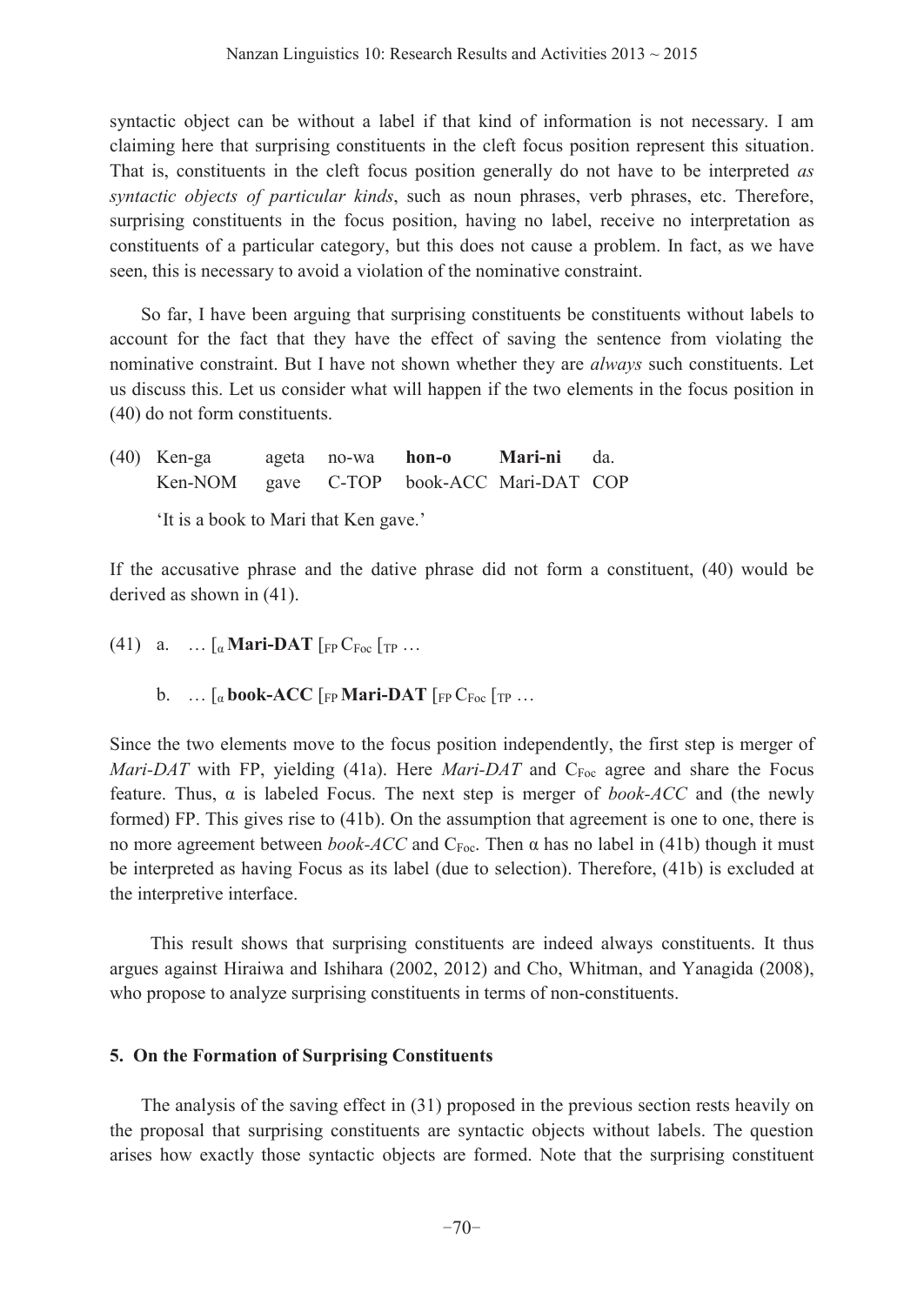${XP, YP}$  cannot be formed by adjunction of XP to YP, as in Takano's (2002) original analysis (see (34)). There are two problems with this analysis: (i) adjunction structure does not account for the saving effect, and (ii) merger of XP with YP violates the Extension Condition/No-Tampering Condition.

Here I suggest that surprising constituents are formed by a kind of "sidewards movement" in the following way:

- (42) a.  $[\alpha \dots XY \dots YP \dots]$  $\rightarrow$  external merger of XP and YP
	- **b.**  $\left[ \alpha \dots \leq XP \right\} \dots \leq YP \geq \dots \right]$  ${XP,YP}$  $\rightarrow$  construction of CP structure (=FP)
	- **c.**  $\left[$ <sub>FP</sub> C<sub>FOC</sub> ...  $\left[$ <sub>a</sub>... <XP> ... <YP> ...]]  ${XP,YP}$  $\rightarrow$  external merger of {XP, YP} with FP
	- d.  $[\{XP,YP\}$   $[FPC_{FOC} \dots [a \dots \langle XP \rangle \dots \langle YP \rangle \dots]]]$

In (42a) there are two independent constituents,  $XP$  and  $YP$ , in  $\alpha$ . Suppose that instead of taking two elements from a lexical array (Chomsky 2000), we take these two constituents in  $\alpha$ and apply Merge to them. Given that neither of XP and YP is a part of the other, this is an instance of external Merge. As a result, we have  ${XP,YP}$ , independent of  $\alpha$ , as shown in (42b). After constructing the FP above  $\alpha$ , as in (42c), we apply Merge to FP and {XP, YP}, producing (42d). This derivation has the effect of merging XP and YP and moving the newly created syntactic object  ${XP, YP}$  to the focus position. As we discussed above,  ${XP, YP}$ here has no label and has the properties exhibited by surprising constituents.

#### **6. Concluding Remarks**

 We have discussed the nominative constraint on the focus position of Japanese clefts and another surprising property of surprising constituents, namely, that they save the sentence from violating the nominative constraint. Through the discussion, we have reached the following conclusions:

- (43) a. The nominative constraint is attributed to labeling.
	- b. Surprising constituents are unlabeled syntactic objects.
	- c. Surprising constituents as unlabeled syntactic objects serve to ensure a proper interpretation for Focus Phrase (the SO headed by  $C_{Foc}$ ).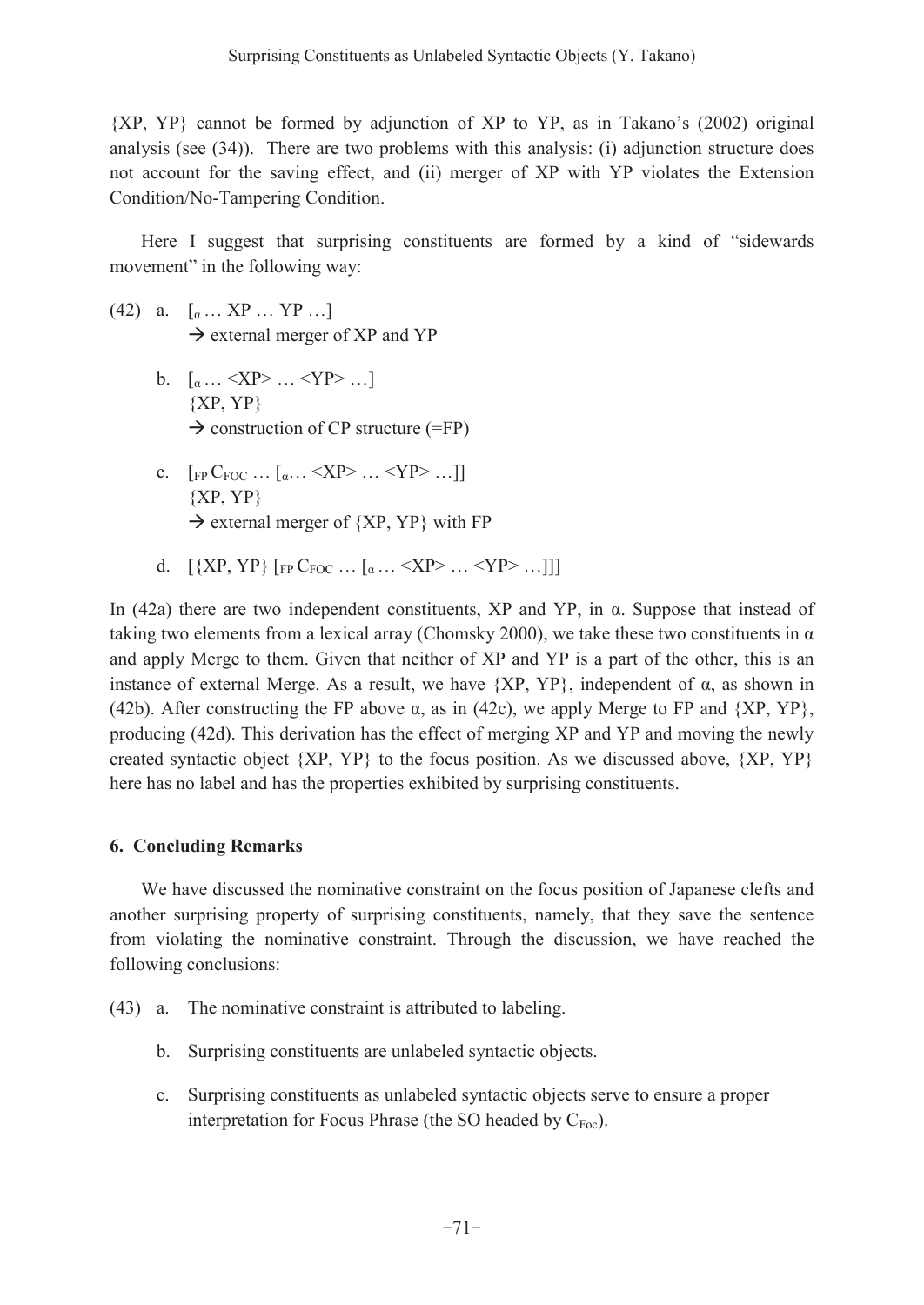d. Surprising constituents indeed form constituents.

This proposal appeals crucially to the concept of unlabeled syntactic objects, which was simply unavailable in earlier theories of phrase structure but has now become available in Chomsky's  $(2013)$  theory of phrase structure and labeling. In this sense, it provides an argument in favor of the new theory.

 While achieving these results, this proposal leaves many questions open, too. To name just a few, how is linear order determined for surprising constituents, which are label-less syntactic objects?; why is there variation among languages as to the availability of surprising constituents (they are restricted in English and surprisingly so in Korean, too, which shares many syntactic properties with Japanese)?; and how is the clausemate condition on surprising constituents (Koizumi 1995, 2000, Takano 2002) accounted for? I will address these and other important issues (including the one mentioned in note 5) elsewhere.

#### **References**

- Cho, S., J. Whitman, and Y. Yanagida (2008)" Clefts in Japanese and Korean." CLS 44-1, 61-77.
- Chomsky, N. (2000) "Minimalist Inquiries: The Framewirk." In R. Martin, D. Michaels, and Juan Uriagereka, eds., *Step by Step: Essays on Minimalist Syntax in Honor of Howard Lasnik*, MIT Press, Cambridge, Massachusetts.
- Chomsky, N. (2013) "Problems of Projection," *Lingua* 130, 33-49.
- Emonds, J. (1976) *A Transformational Approach to English Syntax: Root, Structure-Preserving, and Local Transformations*. Academic Press, New York.
- Hasegawa, N. (1997) "A Copula-Based Analysis of Japanese Clefts: *Wa*-cleft and *ga*-cleft," *Researching and Verifying an Advanced Theory of Human Language*, Grant-in-aid for COE Research, Report (1), Kanda University of International Studies, 15-38.
- Hasegawa, N. (2011) "On the Cleft Construction: Is It Simplex or Complex?," *Scientific Approaches to Language*, Kanda University of International Studies, 13-32.
- Hiraiwa, K. and S. Ishihara (2002) "Missing Links: Cleft, Sluicing and "no da" Construction in Japanese," The Proceedings of Humit 2001, *MIT Working Papers in Linguistics* 43, 35-54.
- Hiraiwa, K. and S. Ishihara (2012) "Syntactic Metamorphosis: Clefts, Sluicing, and In-situ Focus in Japanese," Syntax 15, 142-180.
- Hornstein, N. and J. Nunes (2008) "Adjunction, Labeling, and Bare Phrase Structure," *Biolinguistics* 2, 57-86.
- Huang, C.-T. J. (1993) "Reconstruction and the Structure of VP: Some Theoretical Consequences," *Linguistic Inquiry* 24, 103-138.
- Koizumi, M. (1995) *Phrase Structure in Minimalist Syntax*, Ph.D. dissertation, MIT.
- Koizumi, M. (2000) "String Vacuous Overt Verb Raising," *Journal of East Asian Linguistics* 9, 227-285.
- Kuwabara, K. (1996) "Multiple Wh-Phrases in Elliptical Clauses and Some Aspects of Clefts with Multiple Foci," Formal Approaches to Japanese Linguistics 2, MIT Working Papers in *Linguistics* 29, 97-116.
- Saito, M. (1994) "Additional-*Wh* Effects and the Adjunction Site Theory," *Journal of East Asian Linguistics* 3:195-240.